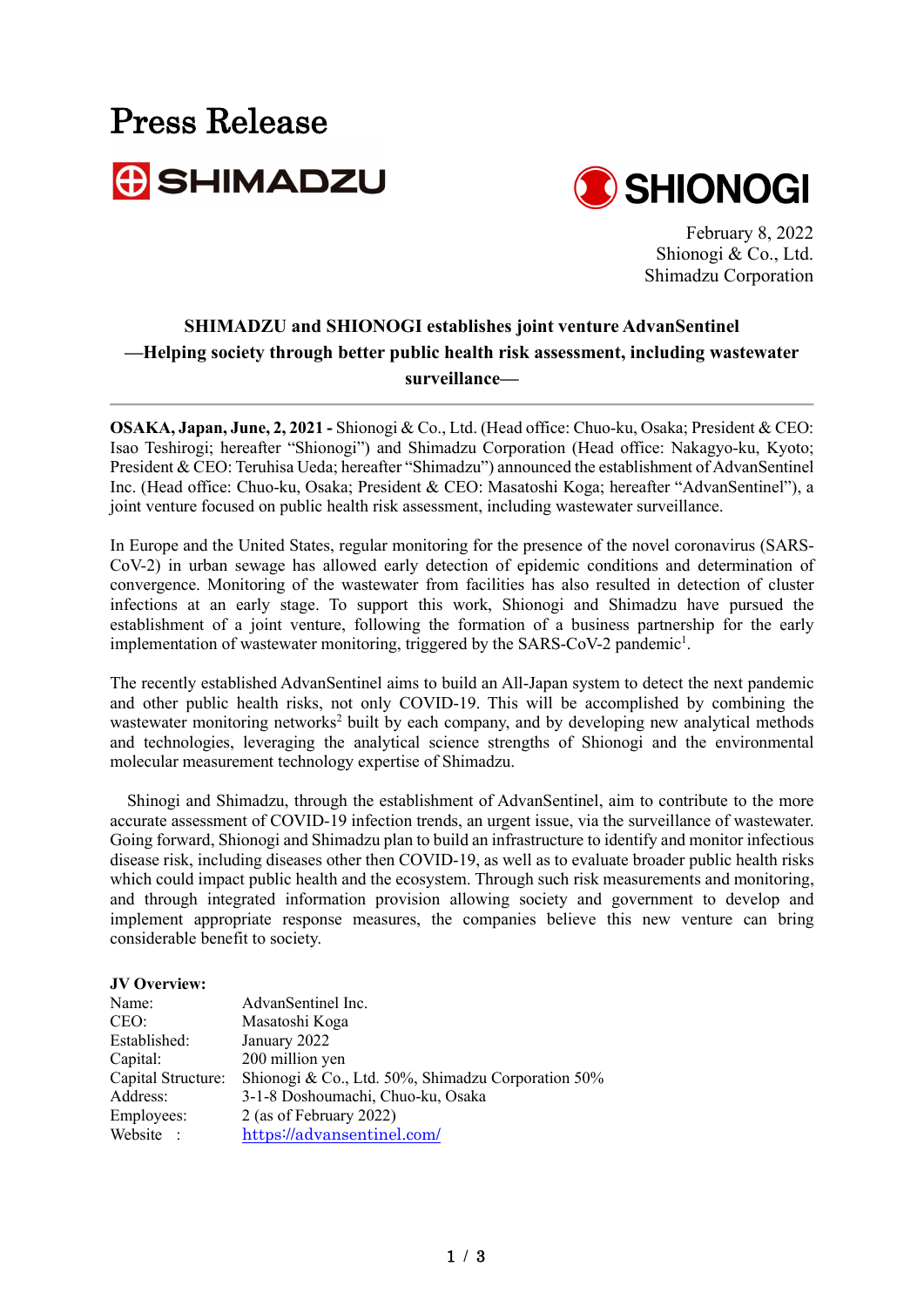## Press Release





#### **For Further Information, Contact:**

SHIMADZU Contact information :  $pr(\partial_{\alpha}$ group.shimadzu.co.jp AdvanSentinel Contact information : [Info@advansentinel.co.jp](mailto:Info@advansentinel.co.jp)

SHIONOGI Website Inquiry Form : <https://www.shionogi.com/jp/ja/quest.html#3.>

#### **About Shionogi & Co., Ltd.**

Shionogi is committed to "protect people worldwide from the threat of infectious diseases" as our key focus. We are not limiting ourselves to the research and development of therapeutics, but are also pursuing total care for infectious diseases, through pre-symptomatic, awareness building, prevention, diagnosis, and addressing exacerbations, as well as the treating the infection itself. As a leading company to fight infectious diseases, in order to contribute to the recovery of social security and safety through the early termination of COVID 19, we are working on the development of new therapeutic drugs and vaccines and maximizing the value of existing compounds. In addition, we will strengthen our efforts, including collaboration with external partners, to provide healthcare solutions to a larger number of patients.

#### **About Shimadzu Corporation**

Based on the corporate philosophy, "Contributing to society through science and technology," Shimadzu is engaged in the business of analytical and measuring instruments, medical systems, aircraft equipment, industrial machinery, and other products. Our medium-term management plan, launched in fiscal 2020, aims to become a company that solves challenges in society in collaboration with partners all around the world. In the Infectious Diseases Control Project, on which we are particularly focused, we have been engaged in the development and sales of COVID 19 detection reagent kits and full-automatic PCR testing equipment for clinics, as well as support for the establishment of PCR testing centers at educational institutions. We will continue to strive to prevent the spread of COVID 19 and to realize a safe and secure society by offering a variety of products, technologies and services.

#### **Forward-Looking Statements**

*This announcement contains forward-looking statements. These statements are based on expectations in light of the information currently available, assumptions that are subject to risks and uncertainties which could cause actual results to differ materially from these statements. Risks and uncertainties include general domestic and international economic conditions such as general industry and market conditions, and changes of interest rate and currency exchange rate. These risks and uncertainties particularly apply with respect to product-related forward-looking statements. Product risks and uncertainties include, but are not limited to, completion and discontinuation of clinical trials; obtaining regulatory approvals; claims and concerns about product safety and efficacy; technological advances; adverse outcome of important litigation; domestic and foreign healthcare reforms and changes of laws and regulations. Also for existing products, there are manufacturing and marketing risks, which include, but are not limited to, inability to build production capacity to meet demand, lack of availability of raw materials and entry of competitive products. The company disclaims any intention or obligation to update or revise any forward-looking statements whether as a result of new information, future events or otherwise.*

#### **References:**

1. [Shionogi Press Release on June, 2](https://www.shionogi.com/global/en/news/2021/06/e-210602.html) Notice Regarding the Signing of Basic Agreement of Business Partnership between SHIMADZU and